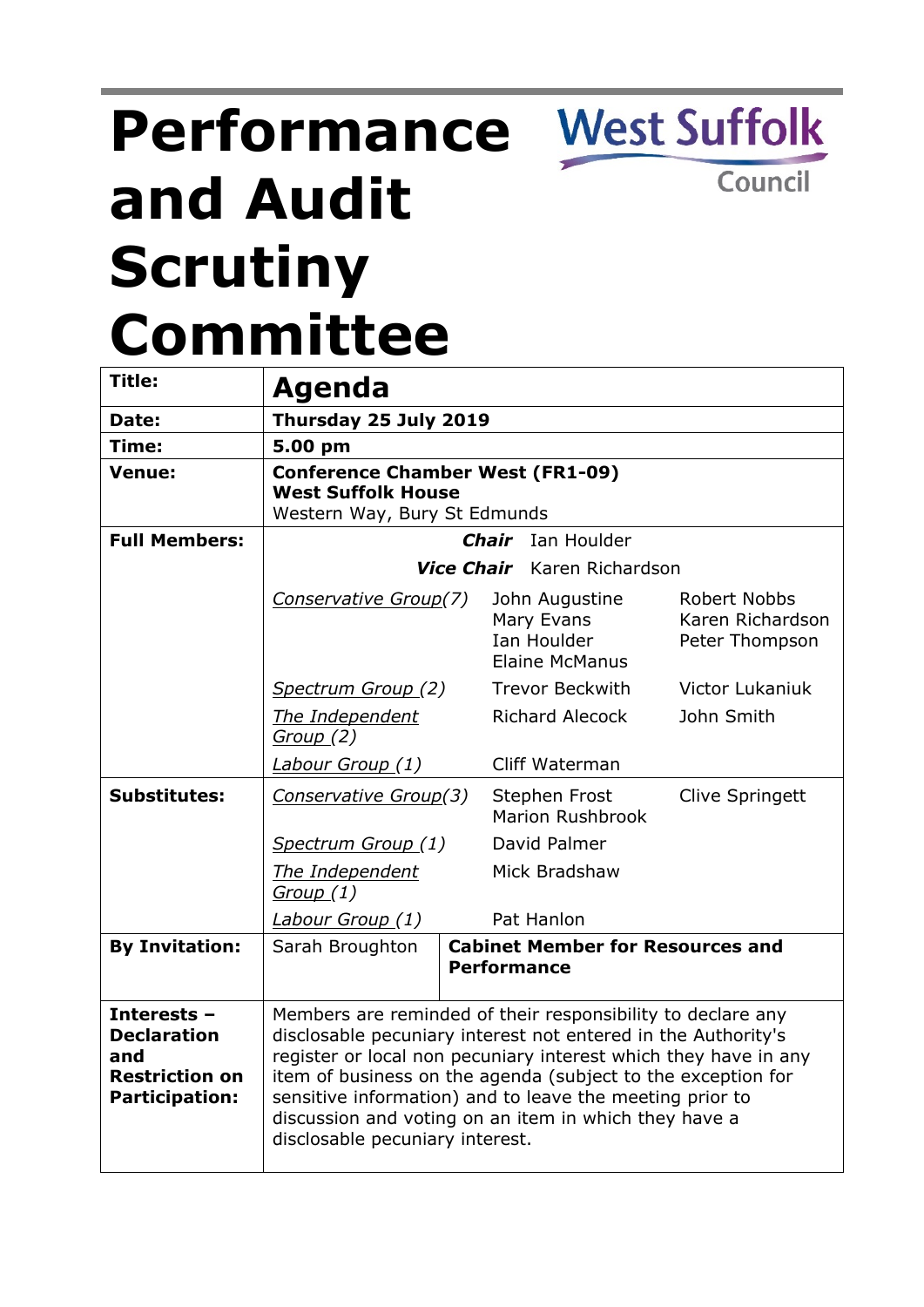### *Page No*

| Quorum:                            | <b>Four Members</b>                                                                                                                       |
|------------------------------------|-------------------------------------------------------------------------------------------------------------------------------------------|
| <b>Committee</b><br>administrator: | <b>Christine Brain</b><br>Democratic Services Officer (Scrutiny)<br>Tel: 01638 719729<br><b>Email:</b> christine.brain@westsuffolk.gov.uk |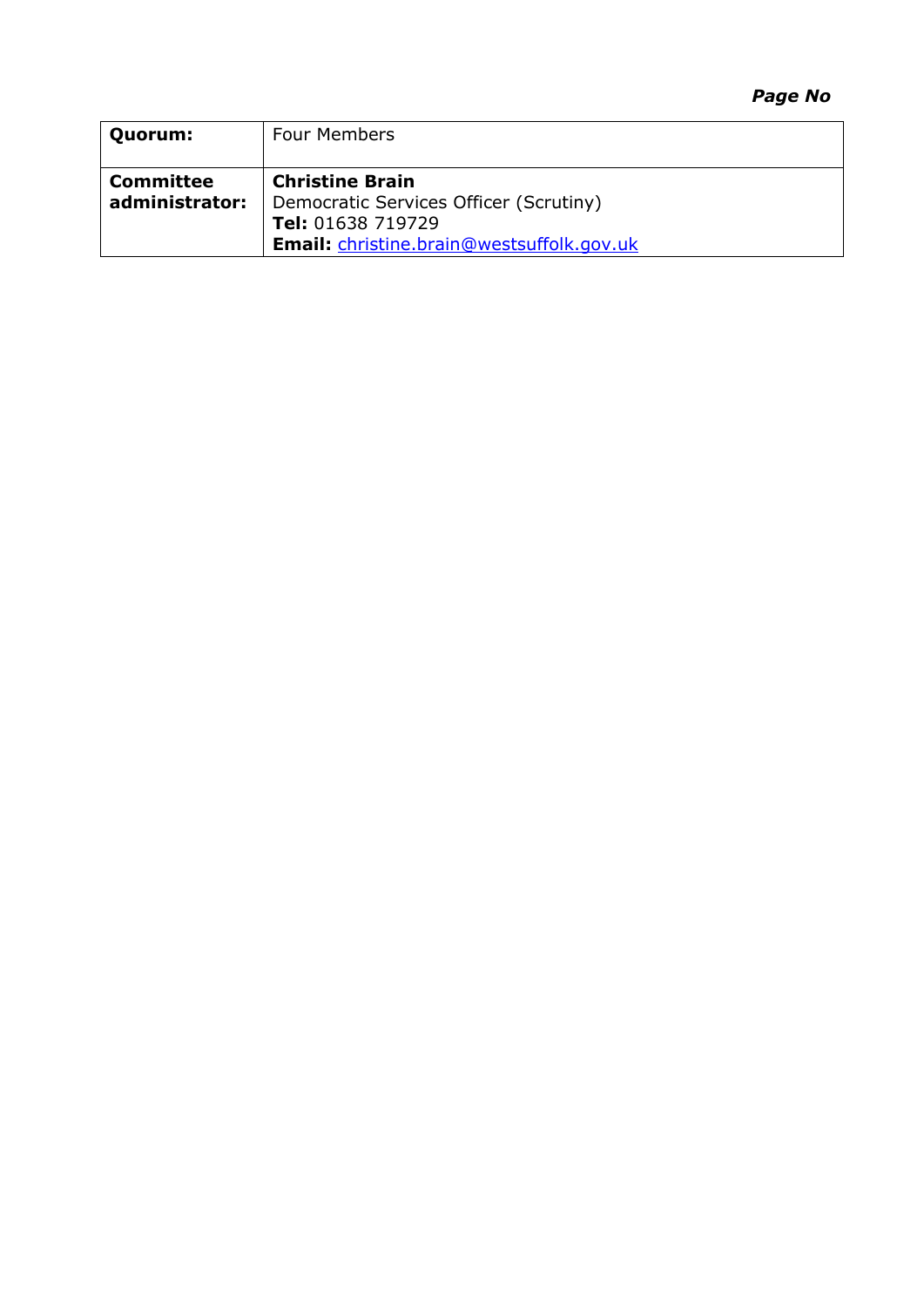# **Public Information** West Suffolk

Council

| Venue:                  | <b>West Suffolk House</b>                                                                                                                        | T: 01638 719729                                                              |  |  |  |
|-------------------------|--------------------------------------------------------------------------------------------------------------------------------------------------|------------------------------------------------------------------------------|--|--|--|
|                         | Western Way                                                                                                                                      | E: democratic.services@westsuffolk.gov.uk                                    |  |  |  |
|                         | <b>Bury St Edmunds</b>                                                                                                                           | W: www.westsuffolk.gov.uk                                                    |  |  |  |
|                         | Suffolk                                                                                                                                          |                                                                              |  |  |  |
|                         | <b>IP33 3YU</b>                                                                                                                                  |                                                                              |  |  |  |
| <b>Access to agenda</b> |                                                                                                                                                  | Copies of the agenda and reports are open for public inspection at the above |  |  |  |
| and reports             | and following address:                                                                                                                           |                                                                              |  |  |  |
| before the              | <b>West Suffolk Council</b>                                                                                                                      |                                                                              |  |  |  |
| meeting:                | <b>College Heath Road</b>                                                                                                                        |                                                                              |  |  |  |
|                         | Mildenhall                                                                                                                                       |                                                                              |  |  |  |
|                         | <b>Bury St Edmunds</b>                                                                                                                           |                                                                              |  |  |  |
|                         | Suffolk IP28 7EY                                                                                                                                 |                                                                              |  |  |  |
|                         | at least five clear days before the meeting. They are also available to view on                                                                  |                                                                              |  |  |  |
|                         | our website.                                                                                                                                     |                                                                              |  |  |  |
| <b>Attendance at</b>    | The Council actively welcomes members of the public and the press to attend                                                                      |                                                                              |  |  |  |
| meetings:               | its meetings and holds as many of its meetings as possible in public.                                                                            |                                                                              |  |  |  |
| <b>Public</b>           |                                                                                                                                                  | Members of the public who live or work in the District are welcome to speak  |  |  |  |
| participation:          |                                                                                                                                                  | and may ask one question or make a statement of not more than three          |  |  |  |
|                         | minutes duration relating to items to be discussed in Part 1 of the agenda                                                                       |                                                                              |  |  |  |
|                         | only. If a question is asked and answered within three minutes, the person                                                                       |                                                                              |  |  |  |
|                         | who asked the question may ask a supplementary question that arises from                                                                         |                                                                              |  |  |  |
|                         | the reply.                                                                                                                                       |                                                                              |  |  |  |
|                         |                                                                                                                                                  |                                                                              |  |  |  |
|                         | A person who wishes to speak must register at least 15 minutes before the                                                                        |                                                                              |  |  |  |
|                         | time the meeting is scheduled to start.                                                                                                          |                                                                              |  |  |  |
|                         | There is an overall time limit of 15 minutes for public speaking, which may be                                                                   |                                                                              |  |  |  |
|                         | extended at the Chair's discretion.                                                                                                              |                                                                              |  |  |  |
|                         |                                                                                                                                                  |                                                                              |  |  |  |
| <b>Disabled access:</b> | West Suffolk House has facilities for people with mobility impairments                                                                           |                                                                              |  |  |  |
|                         | including a lift and wheelchair accessible WCs. However in the event of an                                                                       |                                                                              |  |  |  |
|                         |                                                                                                                                                  | emergency use of the lift is restricted for health and safety reasons.       |  |  |  |
|                         |                                                                                                                                                  |                                                                              |  |  |  |
|                         | Visitor parking is at the car park at the front of the building and there are a                                                                  |                                                                              |  |  |  |
|                         | number of accessible spaces.                                                                                                                     |                                                                              |  |  |  |
| <b>Induction loop:</b>  | An Induction loop is available for meetings held in the Conference Chamber.                                                                      |                                                                              |  |  |  |
|                         |                                                                                                                                                  |                                                                              |  |  |  |
| <b>Recording of</b>     |                                                                                                                                                  | The Council may record this meeting and permits members of the public and    |  |  |  |
| meetings:               |                                                                                                                                                  | media to record or broadcast it as well (when the media and public are not   |  |  |  |
|                         | lawfully excluded).                                                                                                                              |                                                                              |  |  |  |
|                         |                                                                                                                                                  |                                                                              |  |  |  |
|                         |                                                                                                                                                  | Any member of the public who attends a meeting and objects to being filmed   |  |  |  |
|                         | should advise the Committee Administrator who will instruct that they are not                                                                    |                                                                              |  |  |  |
|                         | included in the filming.                                                                                                                         |                                                                              |  |  |  |
| <b>Personal</b>         |                                                                                                                                                  | Any personal information processed by West Suffolk Council arising from a    |  |  |  |
| <b>Information</b>      |                                                                                                                                                  | request to speak at a public meeting under the Localism Act 2011, will be    |  |  |  |
|                         | protected in accordance with the Data Protection Act 2018. For more<br>information on how we do this and your rights in regards to your personal |                                                                              |  |  |  |
|                         |                                                                                                                                                  |                                                                              |  |  |  |
|                         | information and how to access it, visit our website:                                                                                             |                                                                              |  |  |  |
|                         |                                                                                                                                                  | https://www.westsuffolk.gov.uk/Council/Data_and_information/howweuseinfo     |  |  |  |
|                         |                                                                                                                                                  | rmation.cfm or call Customer Services: 01284 763233 and ask to speak to the  |  |  |  |
|                         | Information Governance Officer.                                                                                                                  |                                                                              |  |  |  |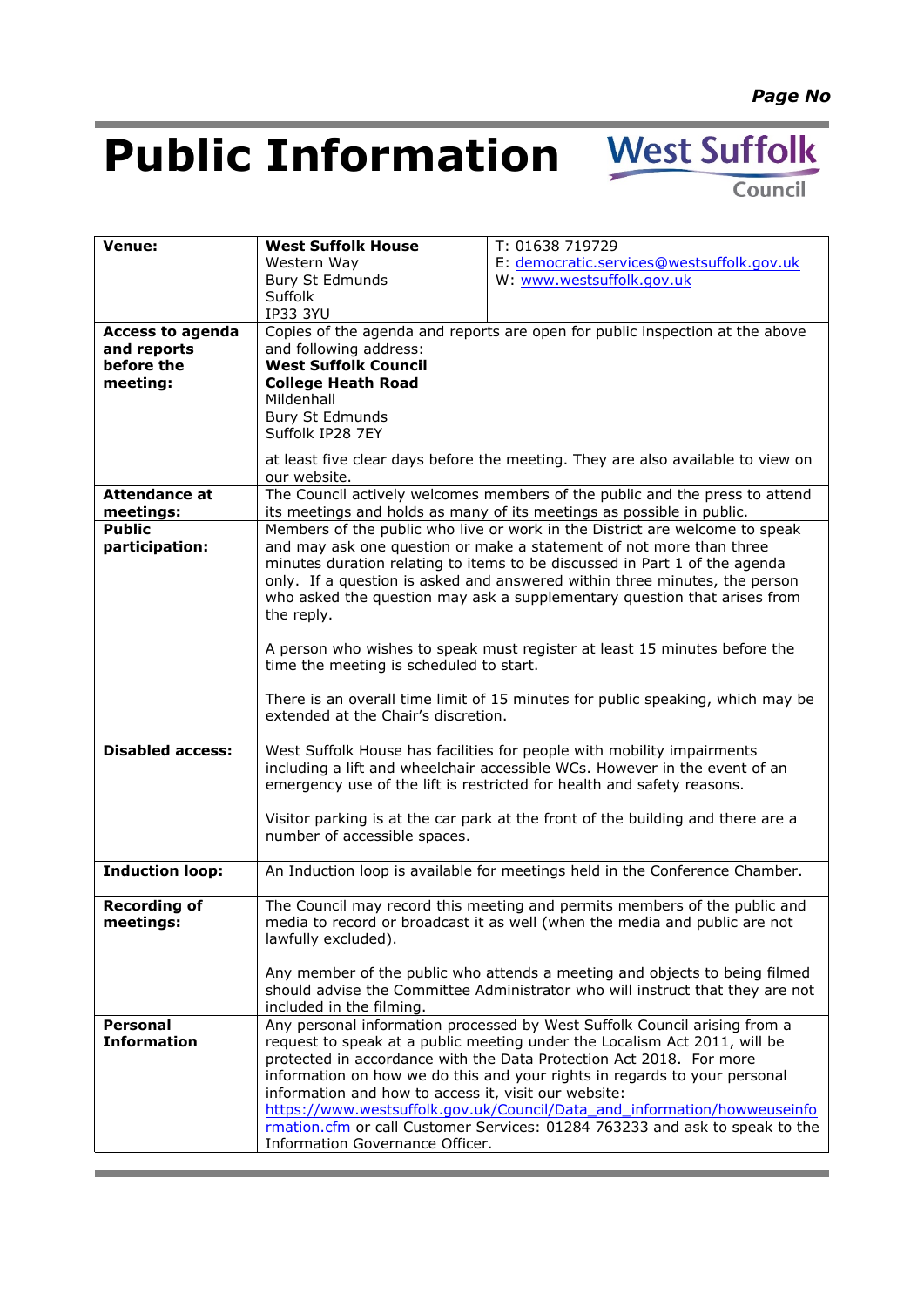# **Agenda**

# **Procedural Matters**

### **1. Substitutes**

Any Member who is substituting for another Member should so indicate, together with the name of the relevant absent Member.

### **2. Apologies for Absence**

#### **3. Minutes 1 - 8**

To confirm the minutes of the meeting held on 30 May 2019 (copy attached).

## **Part 1 – Public**

### **4. Public Participation**

Members of the public who live or work in the District are welcome to speak and may ask one question or make a statement of not more than three minutes duration relating to items to be discussed in Part 1 of the agenda only. If a question is asked and answered within three minutes, the person who asked the question may ask a supplementary question that arises from the reply. A person who wishes to speak must register at least 15 minutes before the time the meeting is scheduled to start. There is an overall limit of 15 minutes for public speaking, which may be extended at the Chair's discretion.

| 5. | Ernst and Young - 2018-2019 ISA 260 Annual Results<br><b>Report to those Charged with Governance</b>         | $9 - 28$    |
|----|--------------------------------------------------------------------------------------------------------------|-------------|
|    | Report No: PAS/WS/19/008                                                                                     |             |
| 6. | 2018-2019 Statement of Accounts                                                                              | $29 - 274$  |
|    | Report No: PAS/WS/19/009                                                                                     |             |
| 7. | Annual Treasury Management Report 2018-2019 (FHDC)                                                           | $275 - 280$ |
|    | Report No: FRS/WS/19/001 will be considered by the Financial<br>Resilience Sub-Committee on 15 July 2019.    |             |
|    | The Chair / Service Manager (Finance and Performance) will<br>update the Committee verbally on any issues or |             |

recommendations arising from the consideration of this report.